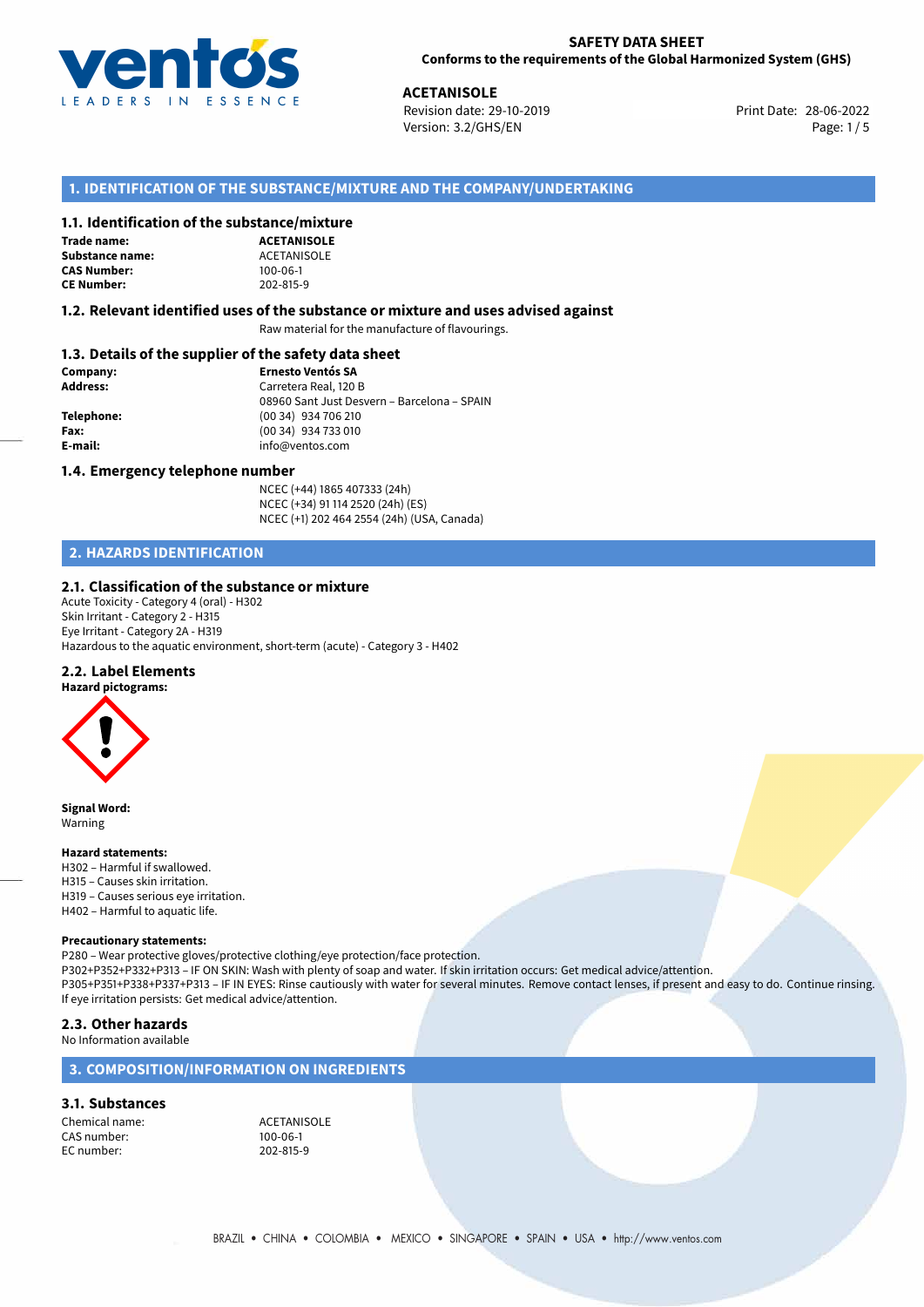

28-06-2022 **ACETANISOLE** Revision date: 29-10-2019 Print Date: Version: 3.2/GHS/EN Page: 2 / 5

## **Hazardous constituents:**

| <b>Chemical Name</b> | % (w/w)   | CAS No<br><b>EC No</b>      | <b>Classification according to GHS</b>                                                                                                                                                              |
|----------------------|-----------|-----------------------------|-----------------------------------------------------------------------------------------------------------------------------------------------------------------------------------------------------|
| ACETANISOLE          | $\geq$ 50 | $100 - 06 - 1$<br>202-815-9 | Acute Toxicity - Category 4 (oral) - H302<br>Skin Irritant - Category 2 - H315<br>Eye Irritant - Category 2A - H319<br>Hazardous to the aquatic environment, short-term (acute) - Category 3 - H402 |

[See the full text of the hazard statements in section 16.](#page-4-0)

# **3.2. Mixtures**

Not applicable.

# **4. FIRST-AID MEASURES**

## **4.1. Description of necessary first aid measures**

| Ingestion:    | Rinse mouth with water.                                                                                               |
|---------------|-----------------------------------------------------------------------------------------------------------------------|
|               | Obtain medical advice.                                                                                                |
|               | Keep at rest. Do not induce vomiting.                                                                                 |
| Eye contact:  | In case of contact with eyes, rinse immediately with plenty of water for at least 15 minutes and seek medical advice. |
| Inhalation:   | Remove person to fresh air and keep at rest.                                                                          |
|               | Seek immediate medical advice.                                                                                        |
| Skin contact: | Take off immediately all contaminated clothing.                                                                       |
|               | Thoroughly wash affected skin with soap and water.                                                                    |
|               | Seek medical attention if symptoms persist.                                                                           |

# **4.2. Most important symptoms and effects, both acute and delayed**

No information available.

# **4.3. Indication of any immediate medical attention and special treatment needed**

No information available.

## **5. FIRE-FIGHTING MEASURES**

## **5.1. Extinguishing Media**

Water spray, carbon dioxide, dry chemical powder or appropriate foam. For safety reasons do not use full water jet.

## **5.2. Special hazards arising from the substance or mixture**

Known or Anticipated Hazardous Products of Combustion: Emits toxic fumes under fire conditions.

## **5.3. Advice for firefighters**

High temperatures can lead to high pressures inside closed containers. Avoid inhalation of vapors that are created. Use appropriate respiratory protection. Do not allow spillage of fire to be poured into drains or watercourses. Wear self-contained breathing apparatus and protective clothing.

# **6. ACCIDENTAL RELEASE MEASURES**

## **6.1. Personal precautions, protective equipment and emergency procedures**

Evacuate surronding areas. Ensure adequate ventilation. Keep unnecessary and unprotected personnel from entering. Do not breathe vapor/spray. Avoid contact with skin and eyes. Information regarding personal protective measures: see section 8.

## **6.2. Environmental precautions**

To avoid possible contamination of the environment, do not discharge into any drains, surface waters or groundwaters.

## **6.3. Methods and materials for containment and cleaning up**

Cover with an inert, inorganic, non-combustible absorbent material (e.g. dry-lime, sand, soda ash). Place in covered containers using non-sparking tools and transport outdoors. Avoid open flames or sources of ignition (e.g. pilot lights on gas hot water heater). Ventilate area and wash spill site after material pickup is complete.

## **6.4. Reference to other sections**

Information regarding exposure controls, personal protection and disposal considerations can be found in sections 8 and 13.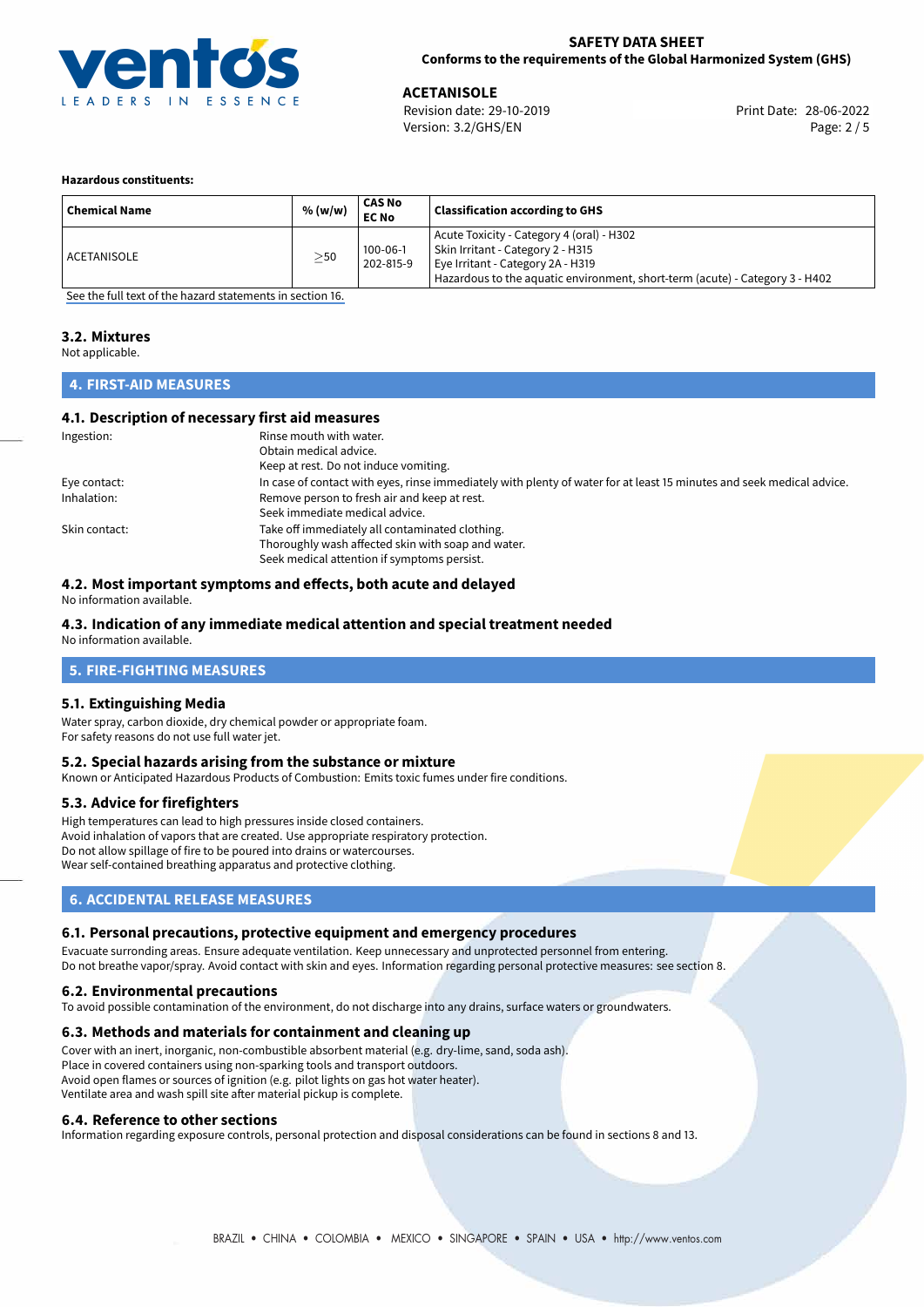

28-06-2022 **ACETANISOLE** Revision date: 29-10-2019 Print Date: Version: 3.2/GHS/EN Page: 3 / 5

# **7. HANDLING AND STORAGE**

## **7.1. Precautions for safe handling**

Do not store or handle this material near food or drinking water. Do not smoke. Avoid contact with the eyes, skin and clothing. Wear protective clothing and use glasses. Observe the rules of safety and hygiene at work. Keep in the original container or an alternative made from a compatible material.

# **7.2. Conditions for safe storage, including any incompatibilities**

Store in tightly closed and preferably full containers in a cool, dry and ventilated area, protected from light. Keep away from sources of ignition (e.g. hot surfaces, sparks, flame and static discharges). Keep away from incompatible materials (see section 10).

## **7.3. Specific end use(s)**

No information available.

**8. EXPOSURE CONTROLS AND PERSONAL PROTECTION**

# **8.1. Control parameters**

Components with occupational exposure limits: None known.

## **8.2. Exposure controls**

Measures should be taken to prevent materials from being splashed into the body. Provide adequate ventilation, according to the conditions of use. Use a mechanical exhaust if required.

## **8.3. Individual protection measures, such as personal protective equipment**

| Eye/Face protection:             | Chemical safety goggles are recommended. Wash contaminated goggles before reuse.                                                            |
|----------------------------------|---------------------------------------------------------------------------------------------------------------------------------------------|
| Hand Protection:                 | Chemical-resistant gloves are recommended. Wash contaminated gloves before reuse.                                                           |
| Body protection:                 | Personal protective equipment for the body should be selected based on the task being performed and the risks<br>involved.                  |
| Respiratory Protection:          | In case of insufficient ventilation, use suitable respiratory equipment.                                                                    |
| Environmental exposure controls: | Emissions from ventilation or process equipment should be checked to ensure they comply with environmental<br>protection legislation.       |
|                                  | In some cases, filters or engineering modifications to the process equipment will be necessary to reduce emissions to<br>acceptable levels. |
|                                  |                                                                                                                                             |

# **9. PHYSICAL AND CHEMICAL PROPERTIES**

## **9.1. Information on basic physical and chemical properties**

| Appearance:                            | Solid                     |
|----------------------------------------|---------------------------|
| Colour:                                | Conforms to standard      |
| Odour:                                 | Conforms to standard      |
| Odour theshold:                        | Not determined            |
| pH:                                    | Not determined            |
| Melting point/freezing point:          | 36-38,5                   |
| Boling point/boiling range (°C):       | $260 - 262$               |
| Flash point:                           | 138 °C                    |
| Evaporation rate:                      | Not determined            |
| Flammability:                          | Not determined            |
| Lower flammability/Explosive limit:    | Not determined            |
| Upper flammability/Explosive limit:    | Not determined            |
| Vapour pressure:                       | Not determined            |
| Vapour Density:                        | Not determined            |
| Density:                               | Not determined            |
| Relative density:                      | Not determined            |
| Water solubility:                      | <b>INSOLUBLE IN WATER</b> |
| Solubility in other solvents:          | <b>SOLUBLE IN ETHANOL</b> |
| Partition coefficient n-octanol/water: | Not determined            |
| Auto-ignition temperature:             | Not determined            |
| Decomposition temperature:             | Not determined            |
| Viscosity, dynamic:                    | Not determined            |
| Viscosity, kinematic:                  | Not determined            |
| Explosive properties:                  | Not determined            |
| Oxidising properties:                  | Not determined            |
|                                        |                           |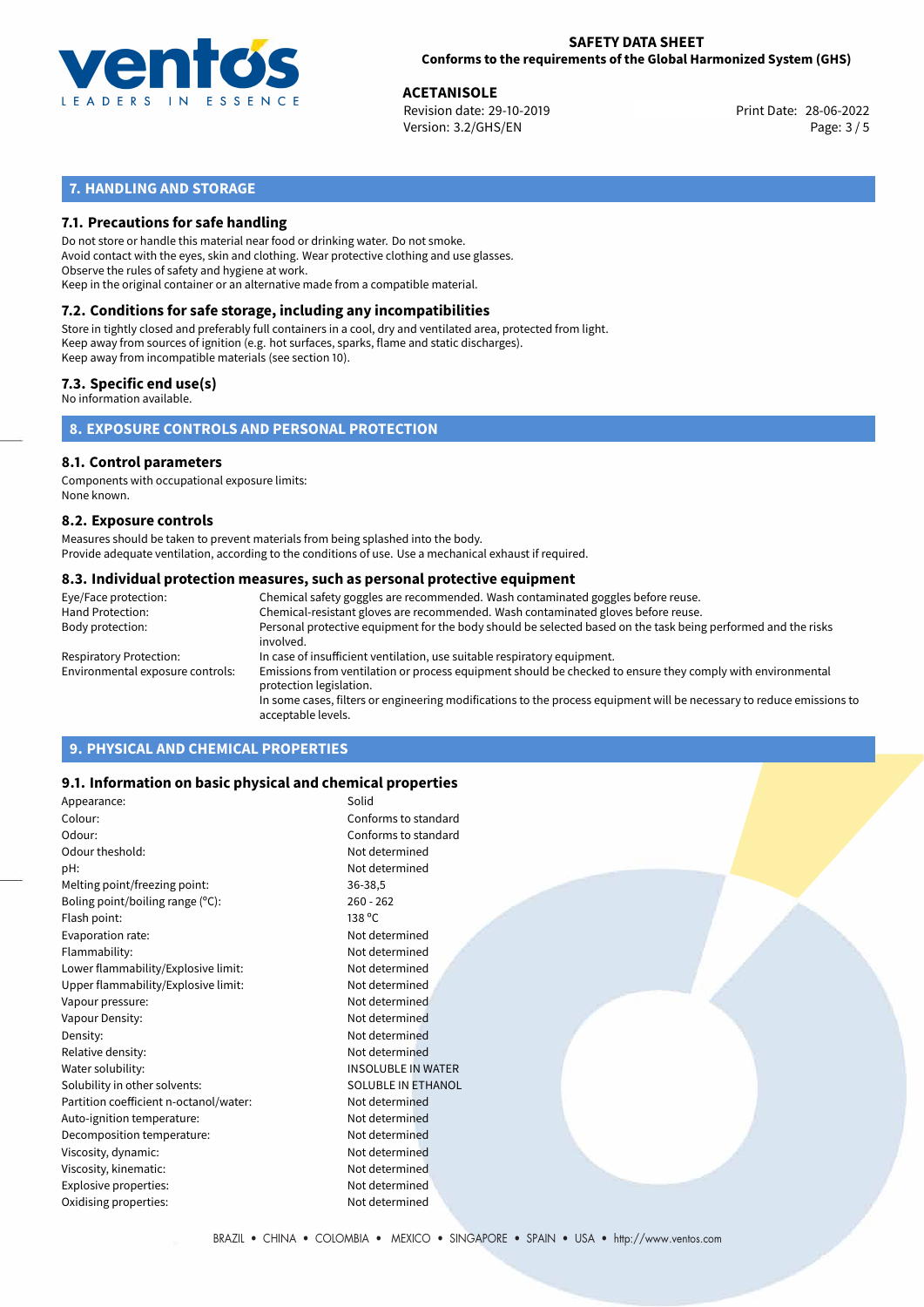

28-06-2022 **ACETANISOLE** Revision date: 29-10-2019 Print Date: Version: 3.2/GHS/EN Page: 4 / 5

# **10. STABILITY AND REACTIVITY**

## **10.1. Reactivity**

No hazardous reactions if stored and handled as prescribed/indicated.

## **10.2. Chemical stability**

The product is stable if stored and handled as prescribed/indicated.

## **10.3. Possibility of hazardous reactions**

No hazardous reactions if stored and handled as prescribed/indicated.

## **10.4. Conditions to Avoid**

Conditions to Avoid: Excessive heat, flame or other ignition sources.

## **10.5. Incompatible materials**

Avoid contact with strong acids and bases and oxidizing agents.

## **10.6. Hazardous decomposition products**

During combustion may form carbon monoxide and unidentified organic compounds.

# **11. TOXICOLOGICAL INFORMATION**

| <b>Acute toxicity</b>             | Harmful if swallowed.                                                     |
|-----------------------------------|---------------------------------------------------------------------------|
| <b>Skin corrosion/irritation</b>  | Causes skin irritation.                                                   |
| Serious eye damage/irritation     | Causes serious eye irritation.                                            |
| Respiratory or skin sensitisation | Based on the data available, the criteria for classification are not met. |
| <b>Germ cell mutagenicity</b>     | Based on the data available, the criteria for classification are not met. |
| Carcinogenicity                   | Based on the data available, the criteria for classification are not met. |
| <b>Reproductive toxicity</b>      | Based on the data available, the criteria for classification are not met. |
| <b>STOT-single exposure</b>       | Based on the data available, the criteria for classification are not met. |
| <b>STOT-repeated exposure</b>     | Based on the data available, the criteria for classification are not met. |
| <b>Aspiration hazard</b>          | Based on the data available, the criteria for classification are not met. |

# **12. ECOLOGICAL INFORMATION**

## **12.1. Toxicity**

**Assessment:** Harmful to aquatic life. **Experimental/calculated data:** No information available.

**12.2. Degradability** Biodegradation : Readily biodegradable.

## **12.3. Bioaccumulative potential** No information available.

**12.4. Soil mobility** No information available.

# **12.5. Other adverse effects**

See also sections 6, 7, 13 and 15 Do not allow to get into waste water or waterways.

## **13. DISPOSAL CONSIDERATIONS**

## **13.1. Waste treatment methods**

Dispose of in accordance with national and local environmental regulations.